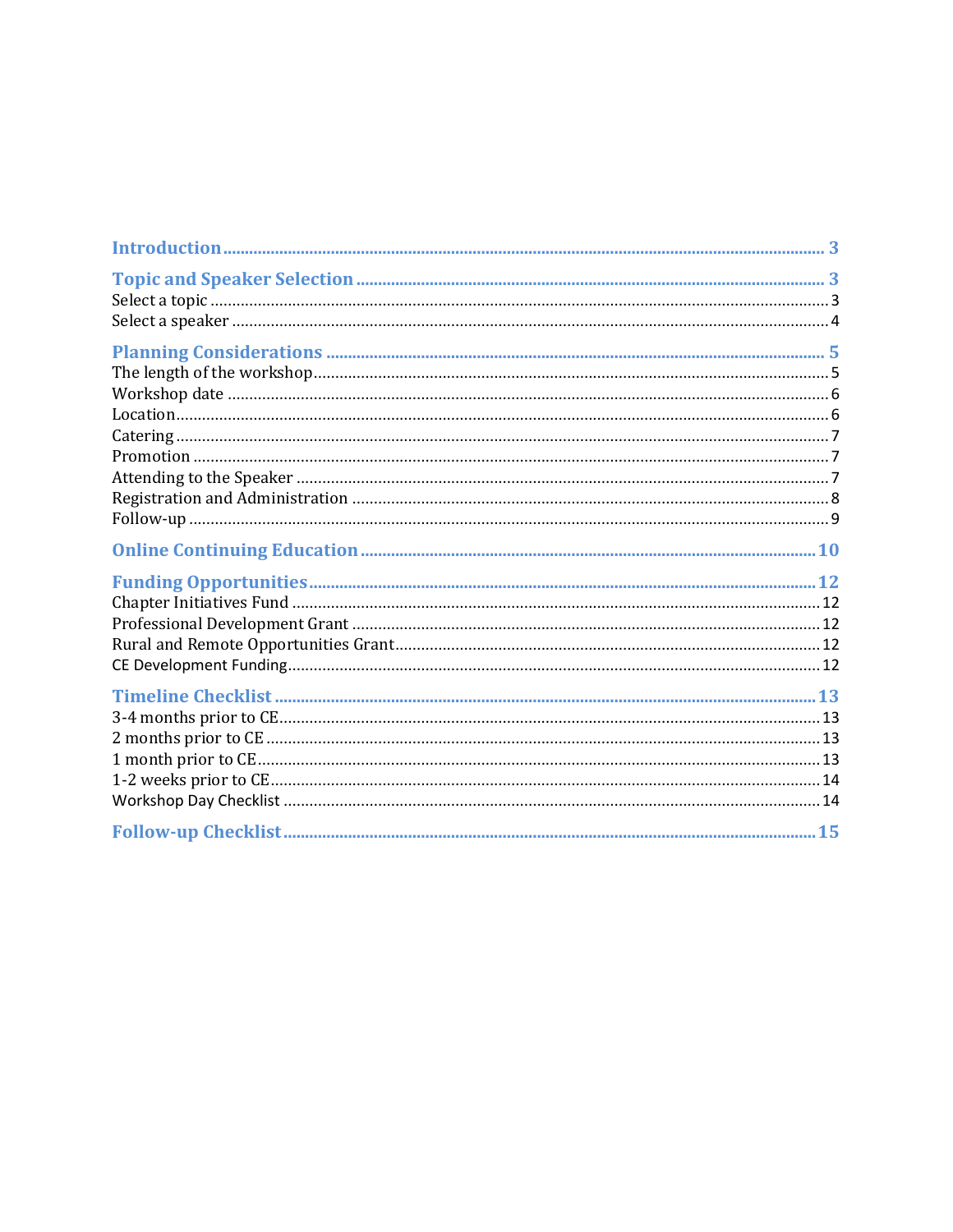# **Introduction**

Professional development is an ongoing process that comprises the sum total of formal and informal learning experiences throughout one's career. CHLA/ABSC members consistently point to continuing education (CE) as a top priority that provides opportunities for professional growth. A CE course can be delivered face-to-face or online and can range from one-hour sessions to a course lasting several weeks.

CHLA/ABSC chapters are the primary providers of CE opportunities for the membership and are instrumental in the development, facilitation, and organization of activities designed to enhance professional performance and personal growth. In addition, CE workshops are a good source of revenue for both the chapters and the Association.

This manual is designed to be a comprehensive guide for chapters to plan, promote, and deliver a successful workshop. It also includes forms and procedures necessary for the Board's records including the accreditation application and reimbursement form.

# **Topic and Speaker Selection**

The selection of a topic and speaker often go hand in hand, particularly if there is an established expert in a particular subject area. It is not important whether you identify the speaker or the topic first; your reasons for presenting a particular workshop should be compelling and clear. The subject needs to be informative, topical, practical, and above all applicable to the needs of the participants.

## **Select a topic**

A workshop should provide fresh ideas and current topics relevant to the targeted participants. How do you determine what topic to pursue?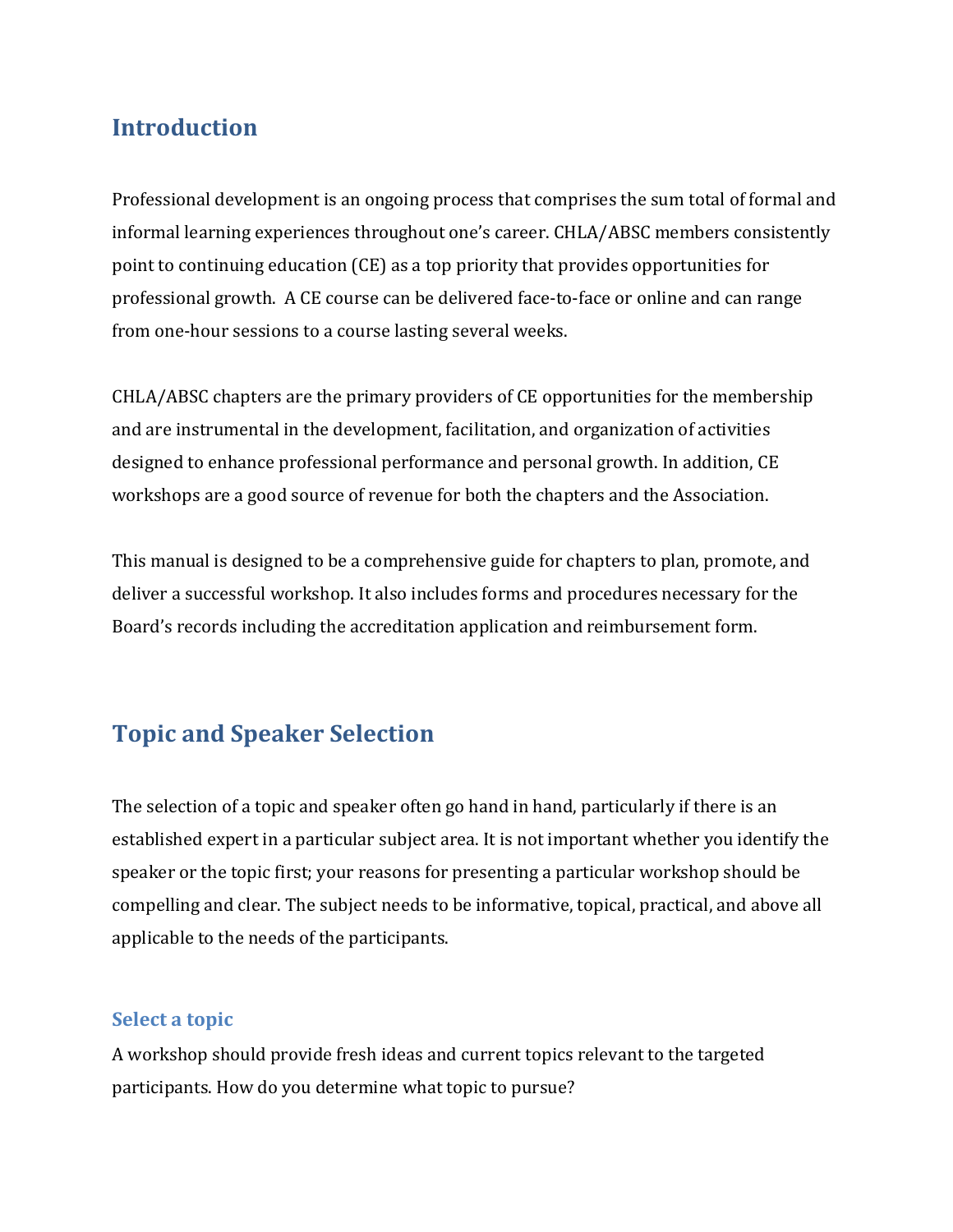- survey, formally or informally, your chapter members
- [contact the CHLA/ABSC CE Coordinator](mailto:ce@chla-absc.ca) for national survey results identifying the topics selected as most important/relevant to the membership
- peruse the [CE roster](http://www.chla-absc.ca/node/119) on the CHLA/ABSC website for existing workshops (or for inspiration)
- note discussions on CANMEDLIB. A heavily discussed topic is usually an indication of an informational need

## **Select a speaker**

Unless you have previous, personal workshop experience with a speaker, a speaker's qualifications should be thoroughly checked. Not all experts can effectively present a workshop and not all good speakers have the expertise you need. It is helpful to know the speaker's communication style as it can potentially impact the success of the workshop. For example, are they easy to make travel arrangements with? Are they flexible in terms of your needs? A speaker's reputation extends beyond their presentation style and their expertise. Speaking with participants from a speaker's previous workshop can provide valuable information.

You can find a speaker in a number of ways:

- personal experience
- word of mouth or reputation
- reading professional literature
- the [CHLA/ABSC CE roster](http://www.chla-absc.ca/node/119)
- solicited or unsolicited workshop proposals

When communicating with a potential speaker, you will want to:

- discuss the proposed workshop topic
- share information about the participants and the chapter/association mandate and/or needs
- inquire about speaking fees and other expenses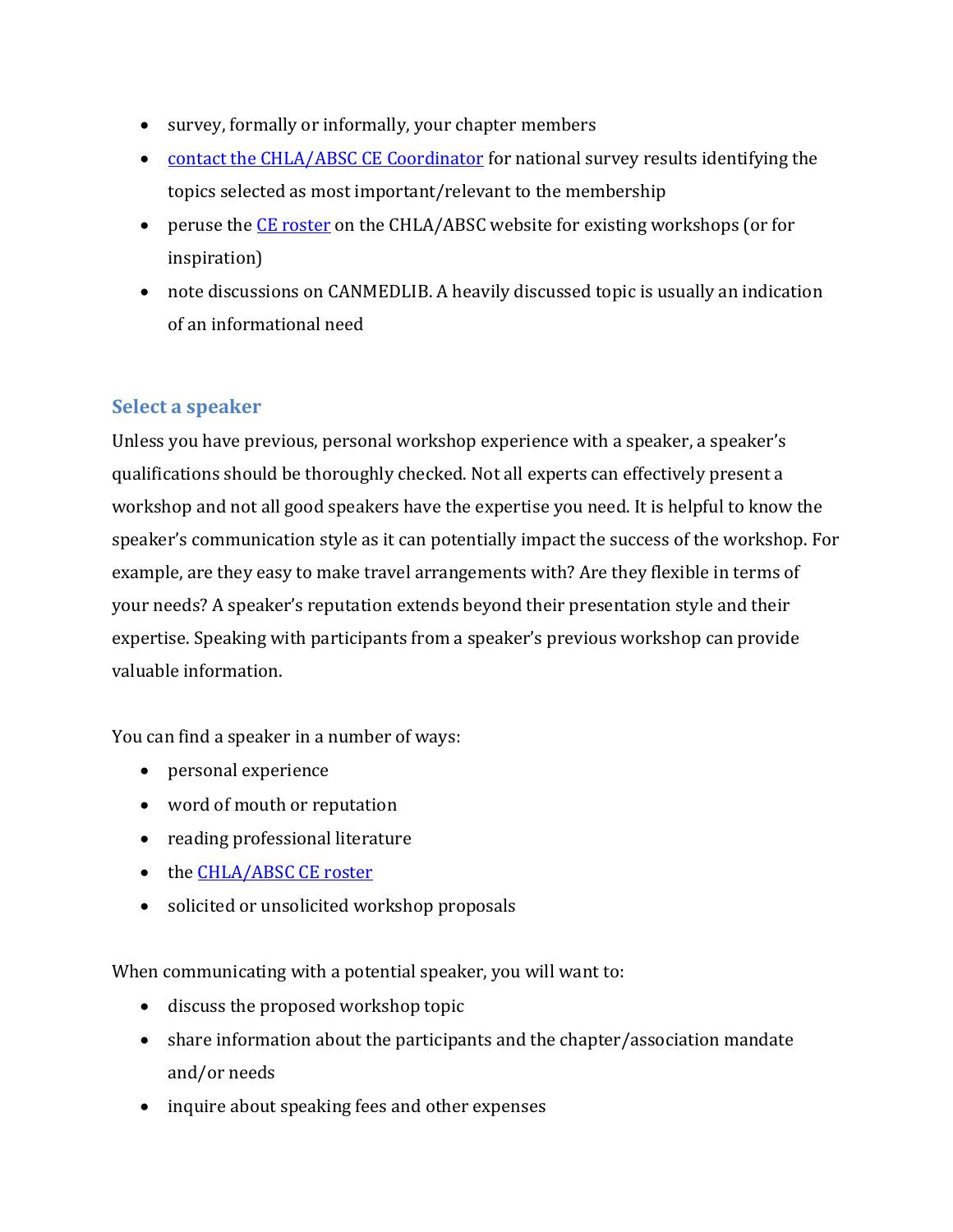- discuss features of the proposed venue
- propose options for dates and times
- discuss the accreditation process

While not mandatory, it is strongly encouraged that CE courses offered to CHLA/ABSC members be accredited by the Association. Accreditation aims to ensure a high quality of the material presented, provides additional credibility to the course offered, and adds strength to a resume or academic promotion and tenure considerations. It encourages presenters to identify learning objectives, as well as methods for audience participation and evaluation. In addition, accreditation assists individuals in obtaining funding to attend a CE course.

# **Planning Considerations**

## **The length of the workshop**

Normally, the subject material to be covered and the types of activities used will dictate the length of a workshop. Additional factors include participant travel time, traffic and the building hours of the facility in which the workshop will be held. When considering the length of the workshop, keep the following points in mind:

- plan time for registration and morning refreshments
- a half-day workshop should be no more than 4 hours long with two 15-minute breaks
- a full day workshop should be no more than 6 hours long including two 15-minute breaks and lunch
- participants lose focus after 1.5 hours; therefore, schedule a 15-minute break every hour and a half.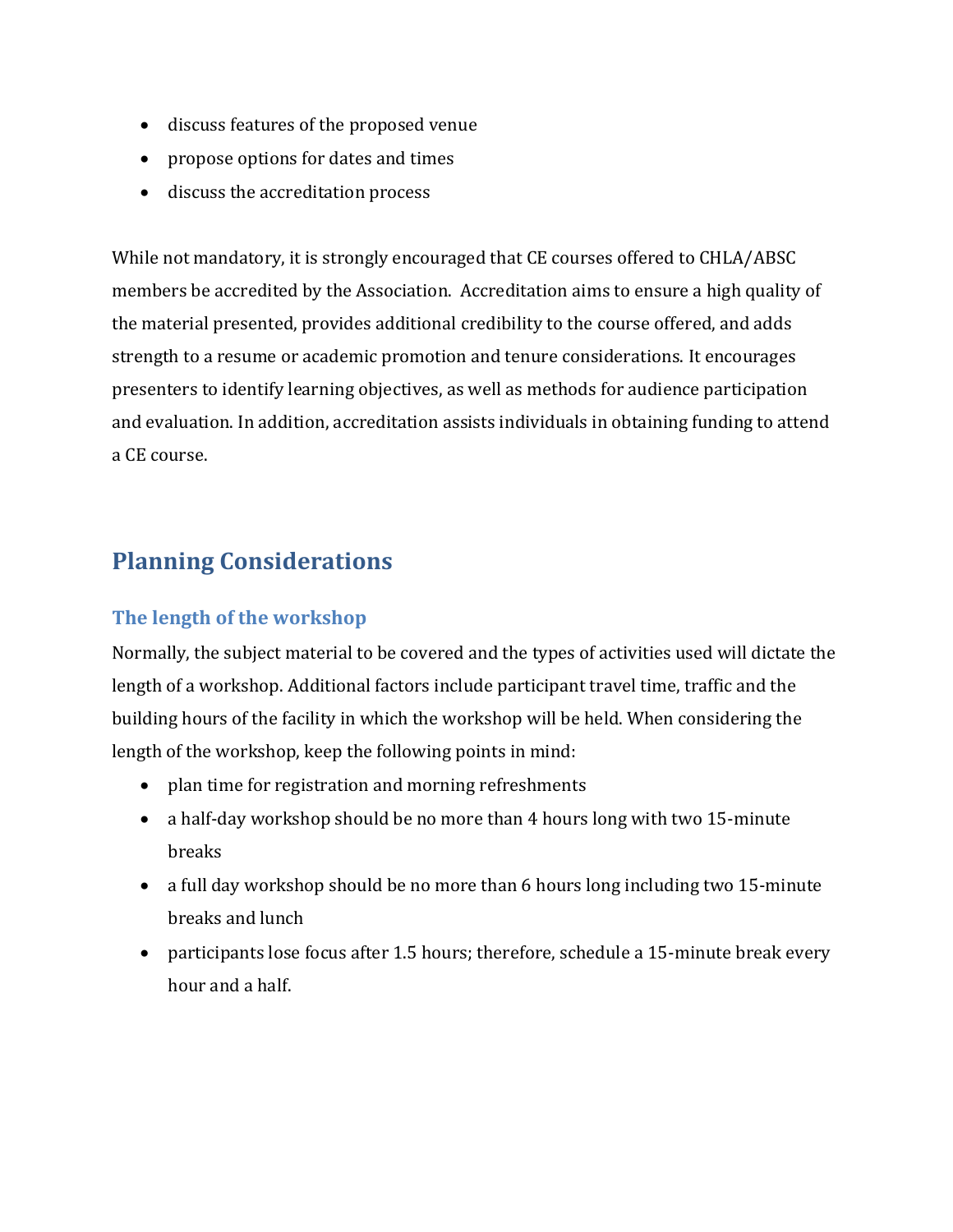## **Workshop date**

Planning a workshop, even if you are not the speaker, takes more time than you may think. Give yourself enough advance time to allow for sufficient planning (facility booking, accreditation application, refreshment selection, promotion, etc.). Three to four months should be ample time. Make sure to consider:

- attendance at summer workshops may be sparse given vacation and conference plans
- discuss the date with your membership to determine which potential dates will yield the highest participant rate
- work with the speaker; you may both have to display flexibility in adapting to one another's schedule
- do not promote a date until all arrangements have been confirmed (facilities, catering, travel, etc.)

## **Location**

The location should be convenient for both the speaker and the participants and must be able to provide all the requirements set by both the speaker and the facilitator (i.e. internet access, requested seating arrangements, podium, microphone, room for catering, etc.). Technical and material requirements will be identified in the accreditation application. Keep the following points in mind:

- parking should be conveniently located; parking vouchers for participants are a nice touch
- $\bullet$  easily accessible for those taking public transit
- air conditioning: the room needs to be comfortable
- good lighting
- good catering
- provide details and a map for all participants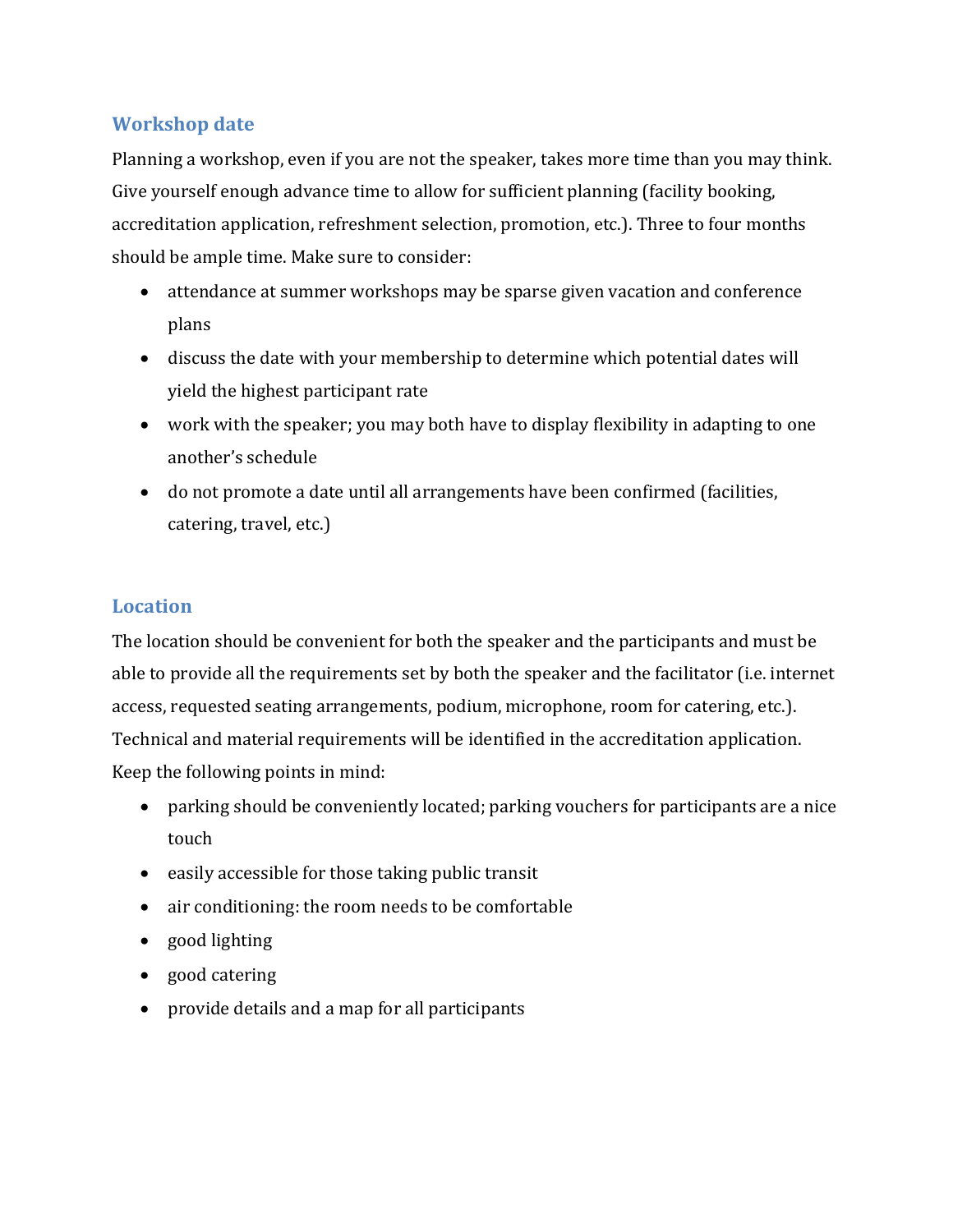## **Catering**

Never underestimate the importance of food and drink to workshop participants. The quality of the refreshments provided can make or break a workshop regardless of the speaker or the topic. When considering catering for your workshop, note the following:

- beverages should be available prior to the workshop start time as well as throughout the workshop. Generally, coffee (regular and decaf), tea, and water are essential, while juice and soda are optional
- avoid heavy snacks throughout the workshop
- fruit and vegetable trays are always well received
- make sure you ask all participants and the speaker if they have a food allergy and discuss any dietary restrictions with the caterer
- if you are providing lunch, consider adding a vegetarian selection

## **Promotion**

It is essential that you effectively promote your workshop using more than one method. Potential participants will hear of the workshop through multiple means and therefore are more likely to remember it; the speaker will appreciate being highlighted and marketed by an association chapter. Promotional materials can include posters, flyers, brochures, postcards, etc. The workshop should also be promoted on the chapter website, the CHLA/ABSC website, and posted to the CANMEDLIB listserv. If your chapter has a logo, use it on all promotional materials. It is also important to include the CHLA/ABSC logo for chapter-facilitated CE. The [CHLA/ABSC Public Relations Director](mailto:pr@chla-absc.ca) can provide the logo on request and is also an excellent source for advice on promoting your workshop. Remember to send out a reminder to all chapter members a couple of days prior to the workshop.

#### **Attending to the Speaker**

You have been in relatively close contact with the speaker over the past several weeks working out details and making arrangements. It is extremely important that the speaker is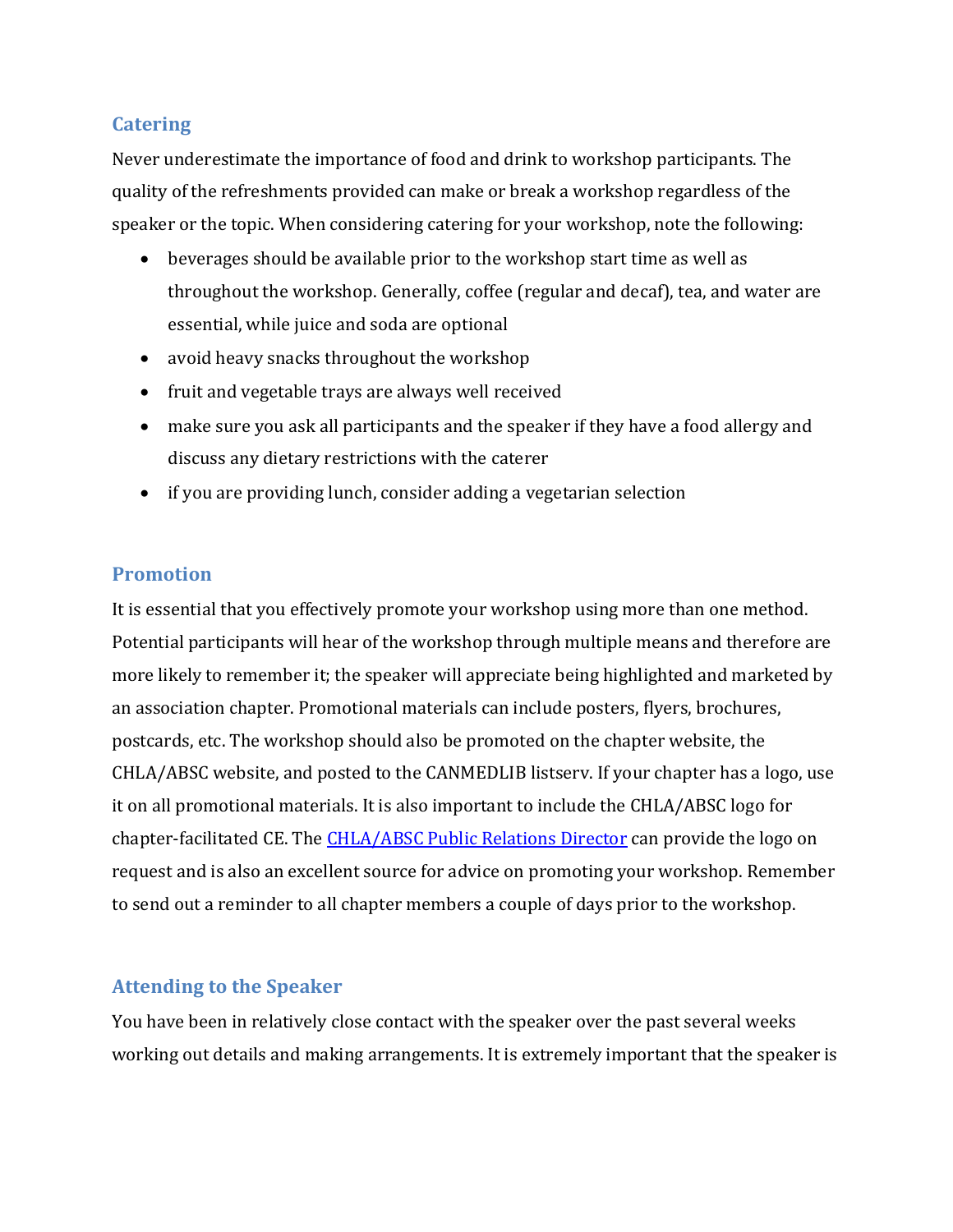made to feel welcome, comfortable, and appreciated. There are numerous ways to do this, not the least of which include:

- if the speaker is travelling by air or train, find out his/her arrival time and arrange to meet him/her to bring them to the hotel or meeting location
- if the speaker will be in town overnight, offer to make dinner arrangements with some of the chapter members
- have a welcome card placed in his/her hotel room prior to check-in
- provide the speaker with all the appropriate forms and documents (e.g. expense reimbursement, CE course accreditation certificate)
- introduce the speaker at the beginning of the workshop by mentioning highlights from his/her biography and information you may have discovered when researching his/her experience. Double check the information with the speaker prior to the introduction as it would be awful to relay incorrect information.
- thank the speaker at the end of the workshop on behalf of the participants, chapter, and association.
- send a thank-you note a few days after the workshop
- send the speaker the results of the evaluation forms.

## **Registration and Administration**

Allow time prior to the start of the workshop for participants to register and to ensure that the speaker has everything she/he needs. The facilitator should arrive 15 minutes prior to registration to set-up and to make personal contact with the staff assigned to provide services to the room. Make sure you have thought of:

- name tags
- handouts
- promotional material (if you can)
- an agenda
- receipts
- parking vouchers
- signage to lead participants to the room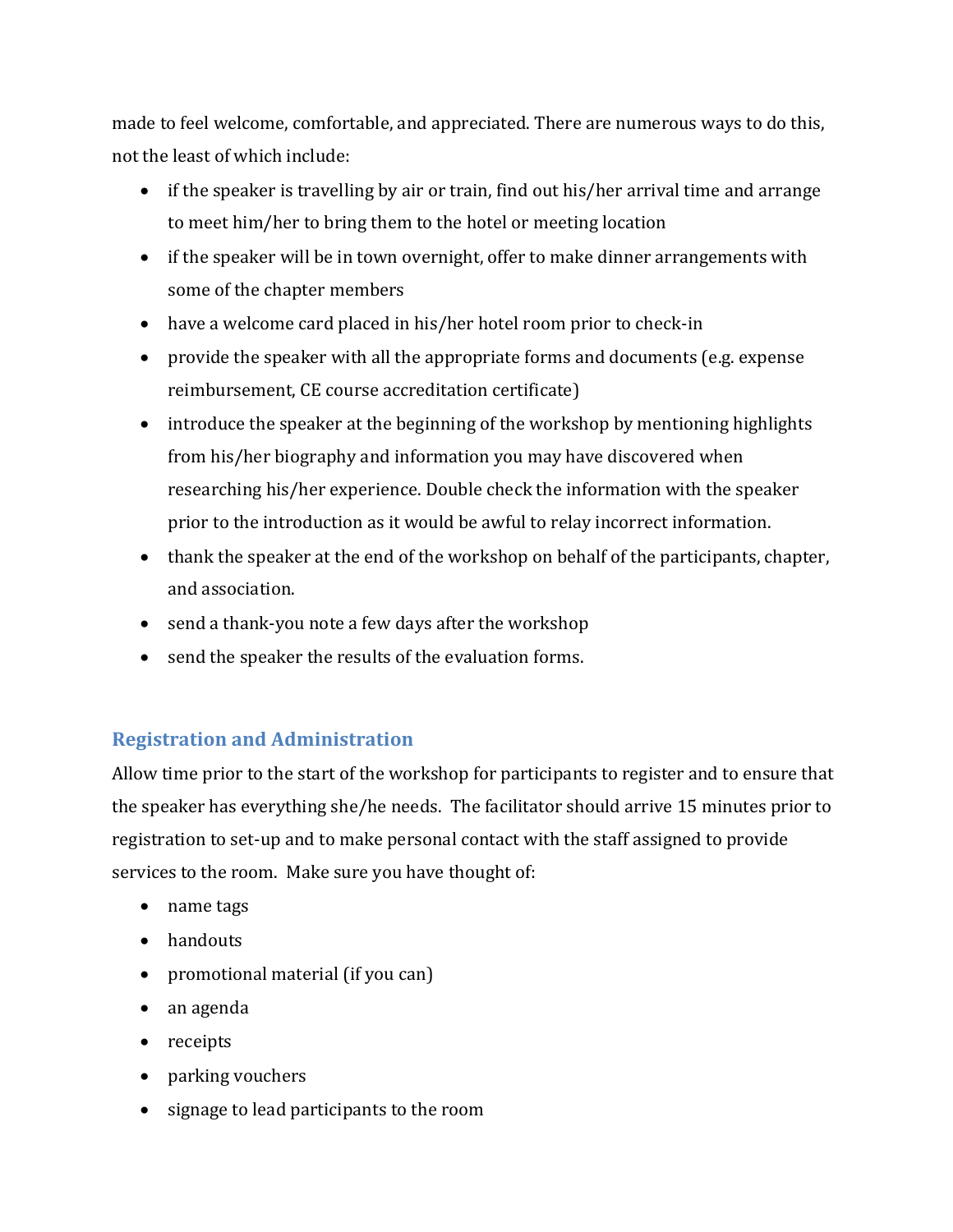- paper and pens/pencils for all participants
- water for the speaker
- check all technical requirements to ensure they are working appropriately
- accreditation certificate for the speaker (the participants will receive theirs at a later date)
- evaluation forms

## **Follow-up**

You've done it! The planning paid off, the speaker was great, and the participants were engaged and interested. Well done! Now you need to tie up a few loose ends and close the loop:

- send the final participant list to the CHLA/ABSC CE Coordinator so that CE certificates can be prepared. Make sure you include the name and address where they are to be sent. Normally, the facilitator will receive the certificates and distribute them appropriately.
- send completed evaluation forms to the CHLA/ABSC CE Coordinator
- write a thank-you note to the speaker
- ensure that you have received an expense reimbursement from the speaker. Send this to the CHLA/ABSC Chapter Treasurer as soon as possible to ensure prompt payment
- take down all signage and promotional material as it is now out of date
- write a thank-you note to the appropriate representative of the facility in which your workshop was held
- email handouts and/or PowerPoint slides, if applicable, to participants. If the speaker agrees, you may also email the documents to those who were unable to attend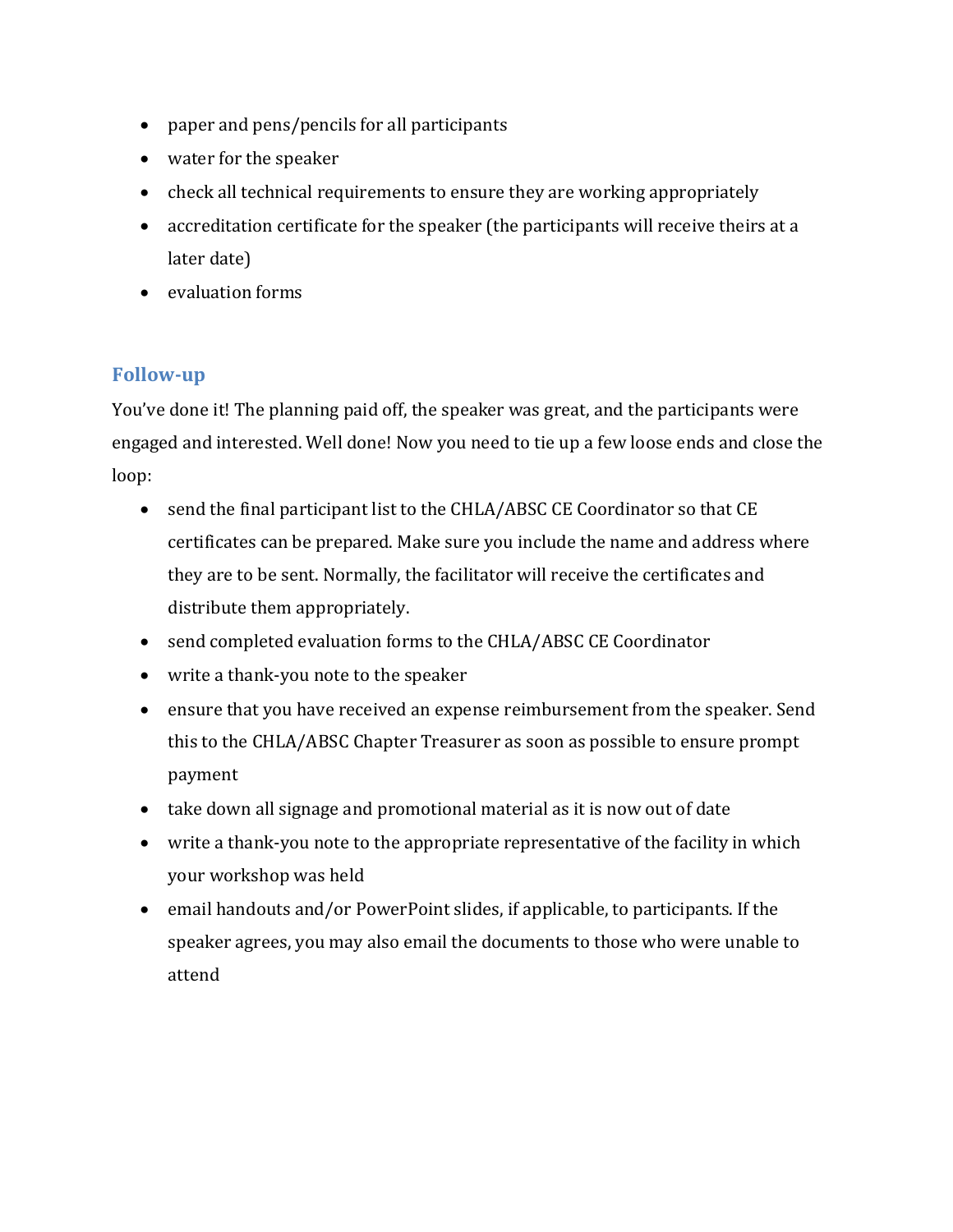# **Online Continuing Education**

When offering online CE, much of the previous information still applies. You will still need to select a speaker, choose a date (when applicable), promote the workshop, and follow-up. Depending on how the workshop is being delivered, you still may need to book a facility and arrange for catering, though it is less likely that all participants will be required to be in the same place to attend the workshop when it is offered online.

In 2012, CHLA/ABSC created general guidelines for the planning and delivery of online CE.

Online CE will be facilitated by CHLA/ABSC and utilize the expertise and technological capabilities of the chapters. A list of technologies available to help facilitate online CE delivery will be developed and maintained by the CHLA/ABSC CE Coordinator through consultation with chapters and applicable institutions. Whenever available, CHLA/ABSC will pair chapters and instructors with locally available technologies.

The CE instructor is responsible for:

- o Course content and delivery
- o Completion of Part II of the CE Accreditation Application

The chapter or institution is responsible for\*:

- o Providing access to a technology that ensures equitable access for all participants
- o Completion of Part I of the CE Accreditation Application
- o Technical support and trouble-shooting
- o Local promotion as required
- o Liaise with CHLA/ABSC CE Coordinator as required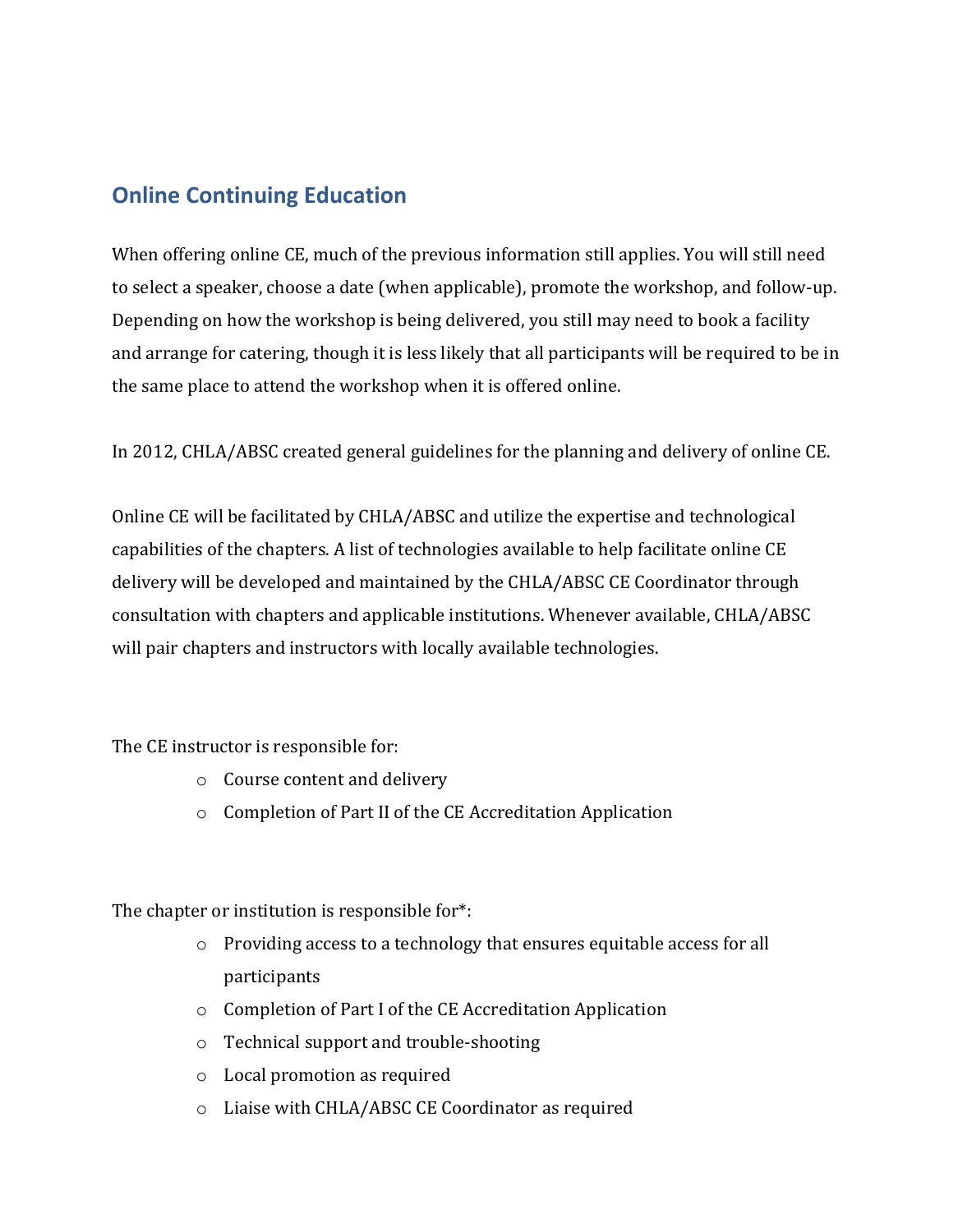\* Note that if the instructor chooses not to utilize chapter or institutional facilitation, then the instructor is responsible for the above.

CHLA/ABSC is responsible for:

- o Course accreditation
- o Registration and payment processing
- o Maintenance of participant list
- o Provision of certificates of participation as required
- o Promotion on the CHLA/ABSC website and listserv
- o Distribution of online course evaluation forms
- o Payment/honoraria to instructor (as established by the chapter)

When participants are charged a registration fee, the Chapters and the Association will share the proceeds from registration. It is recommended that the Chapters will receive 75% of the total proceeds and the Association receive 25%. Alternative arrangements may be presented to the CHLA/ABSC Board of Directors for consideration and approval.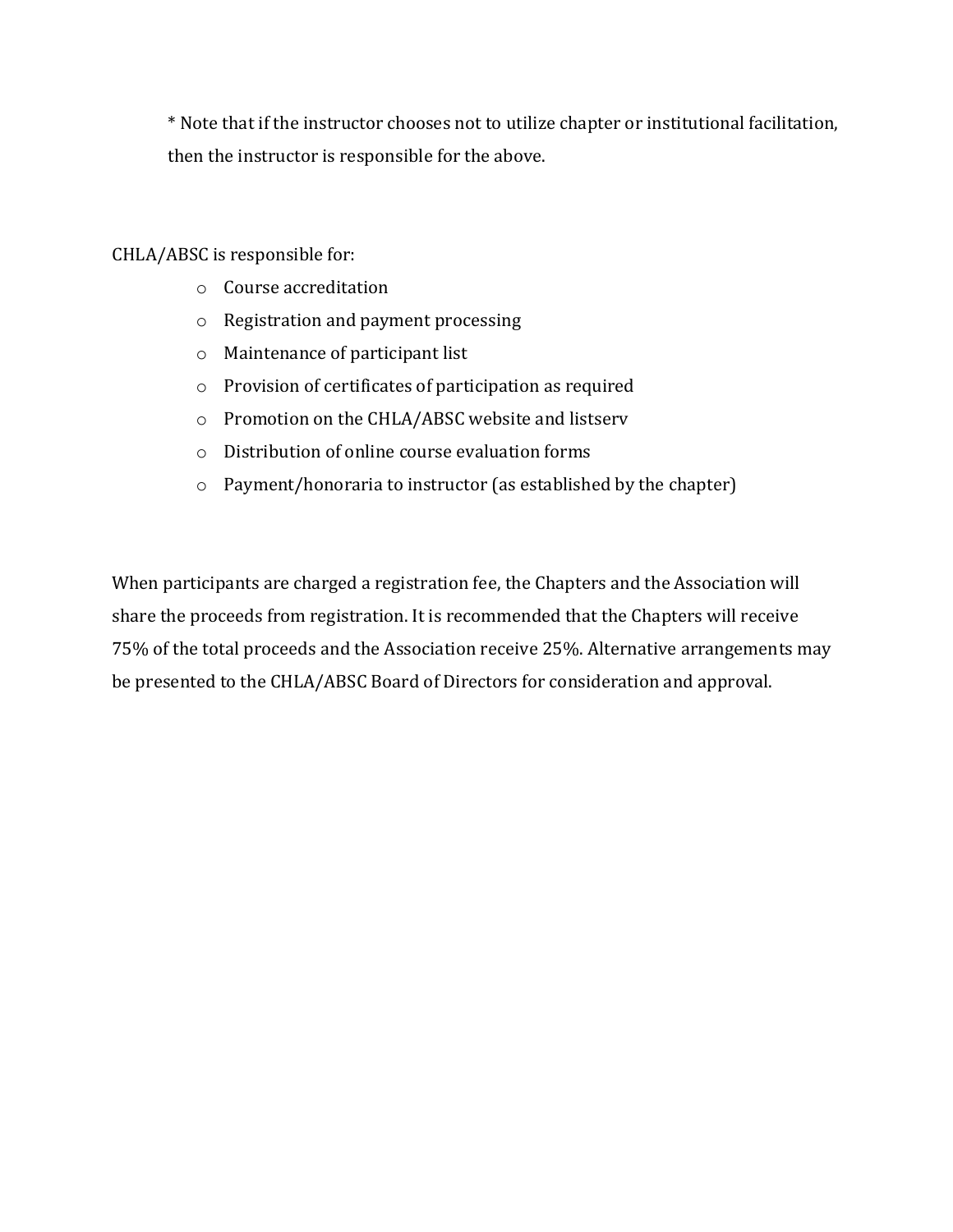# **Funding Opportunities**

## **Chapter Initiatives Fund**

The CHLA/ABSC [Chapter Initiatives Fund](http://www.chla-absc.ca/?q=en/node/122) was approved at the 2002 Pre-Conference Board meeting, as a merger of two existing and complementary funds – the CHLA/ABSC Development Fund and the CHLA/ABSC Tenth Anniversary Award. The CHLA/ABSC Chapter Initiatives Fund is intended to support and recognize special initiatives, activities, programs or projects undertaken by CHLA/ABSC Chapters, which further the mission of CHLA/ABSC. This fund provides a tangible way for the Association to foster member development at the local or regional level.

## **Professional Development Grant**

The CHLA/ABSC [Professional Development Grant](http://www.chla-absc.ca/?q=en/node/126) was created in June 1996 at the time of the Toronto Pre-conference Board of Directors Meeting. The purpose of the Professional Development Grant is to enhance access to professional development opportunities for individual CHLA/ABSC members.

## **Rural and Remote Opportunities Grant**

The [Rural and Remote Opportunities Grant](http://www.chla-absc.ca/?q=en/node/127) is intended to support continuing education activities to benefit members in rural or remote communities. In this context, "Rural and Remote" means geographical locations which have insufficient resources - human and/or facilities - to meet the CE needs of the health library community.

## **CE Development Funding**

CHLA/ABSC has allocated funding in its budget to be used to assist members in developing continuing education. Inquiries should be made to the [CHLA/ABSC CE Director.](mailto:ce@chla-absc.ca?subject=CE%20Development%20Funding)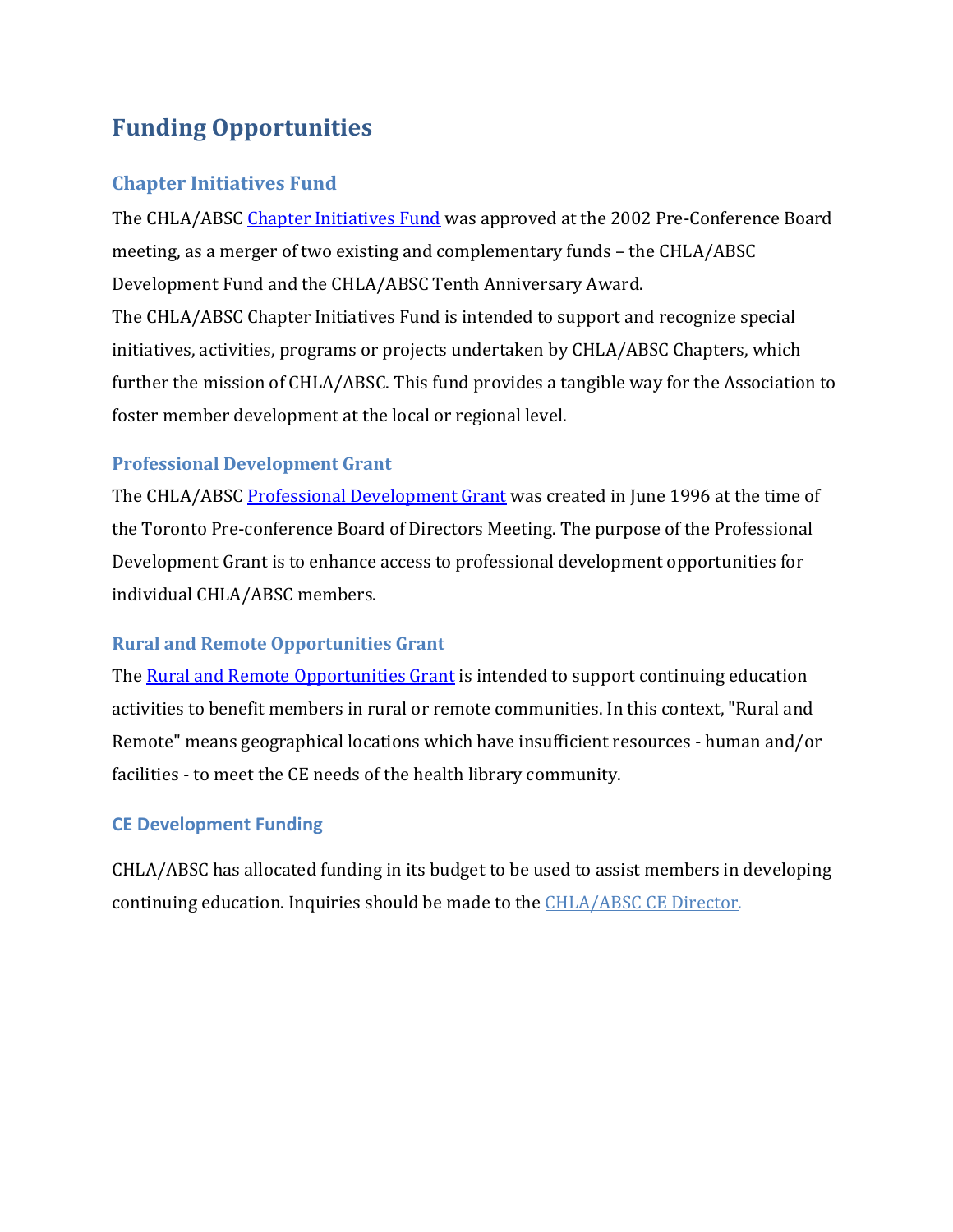# **Timeline Checklist**

## **3-4 months prior to CE**

- $\square$  Discuss potential topics and speakers with chapter executive or membership
- $\Box$  Identify topic
- $\Box$  Identify speaker
- $\Box$  Identify potential dates
- $\Box$  Contact speaker
- $\Box$  Confirm date and time
- $\Box$  Book facility\*
- $\Box$  Book accommodations for speaker
- $\square$  Complete accreditation form and send to CHLA/ABSC CE Coordinator

\*make sure it addresses all your technical requirements

## **2 months prior to CE**

- $\Box$  Arrange catering
- $\Box$  Promote, promote, promote
- $\Box$  Open registration
- $\Box$  Confirm accreditation

## **1 month prior to CE**

- $\Box$  Confirm/double check facility and catering arrangements
- $\Box$  Confirm details with speaker
- $\Box$  Confirm technical requirements
- $\Box$  Begin preparation of handouts and packets for participants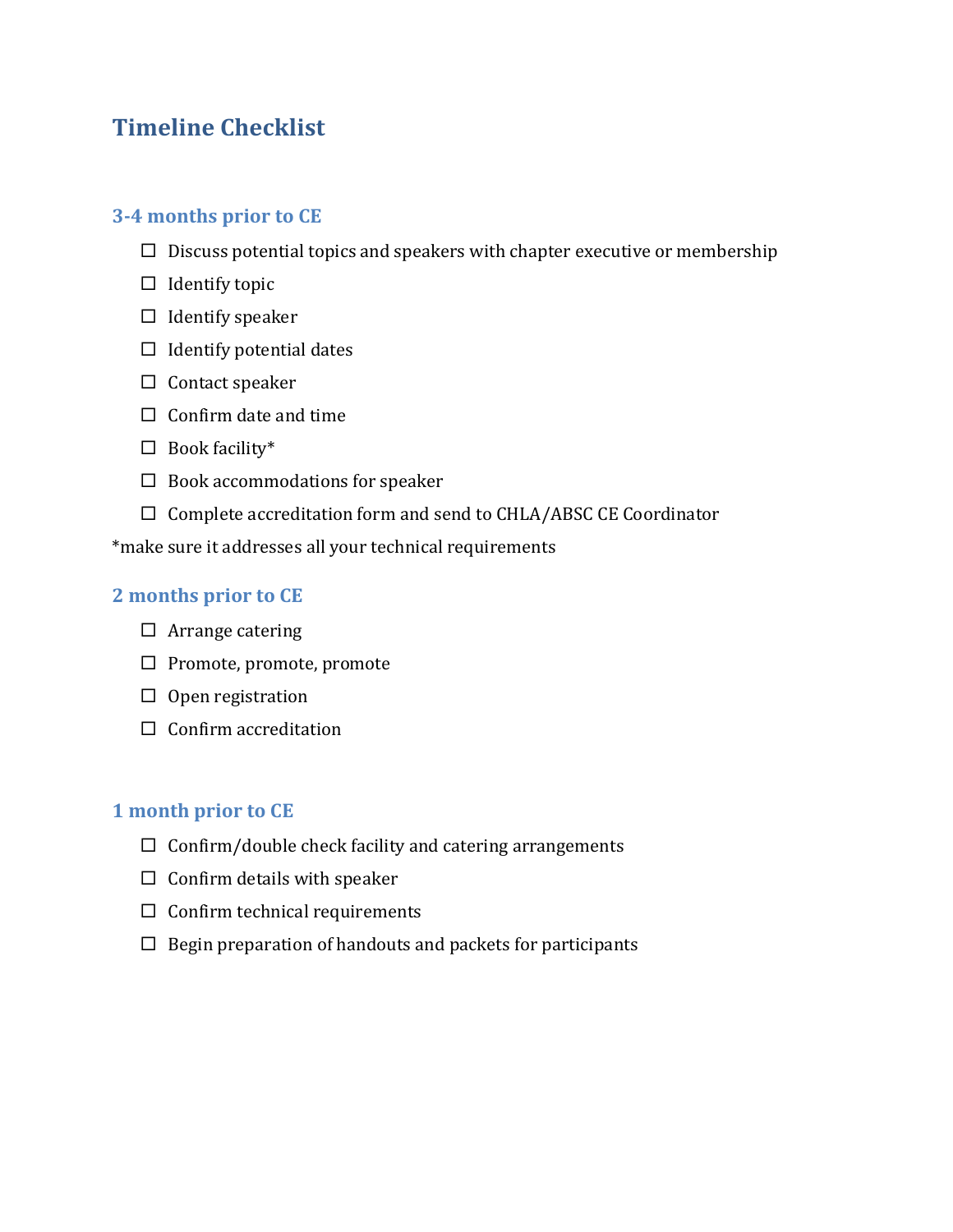#### **1-2 weeks prior to CE**

- $\Box$  Check registration total
- $\Box$  Send final participant numbers to caterers
- $\Box$  Print name tags
- $\Box$  Gather required materials (pens, paper, etc)
- $\square$  Ensure that you have the course CE accreditation certificate
- $\Box$  Final confirmation with presenter

#### **Workshop Day Checklist**

- $\Box$  Check Internet connection and other technical requirements. Are they all working? Do you have back-up?
- $\Box$  Registration materials (name tags, receipt books, handouts, agenda)
- $\square$  Ensure seating set-up is as requested
- $\square$  Speaker biography for introduction
- $\Box$  Parking vouchers
- $\square$  Evaluation forms
- $\Box$  Materials for facility/catering (i.e. final payment, contract, etc.)